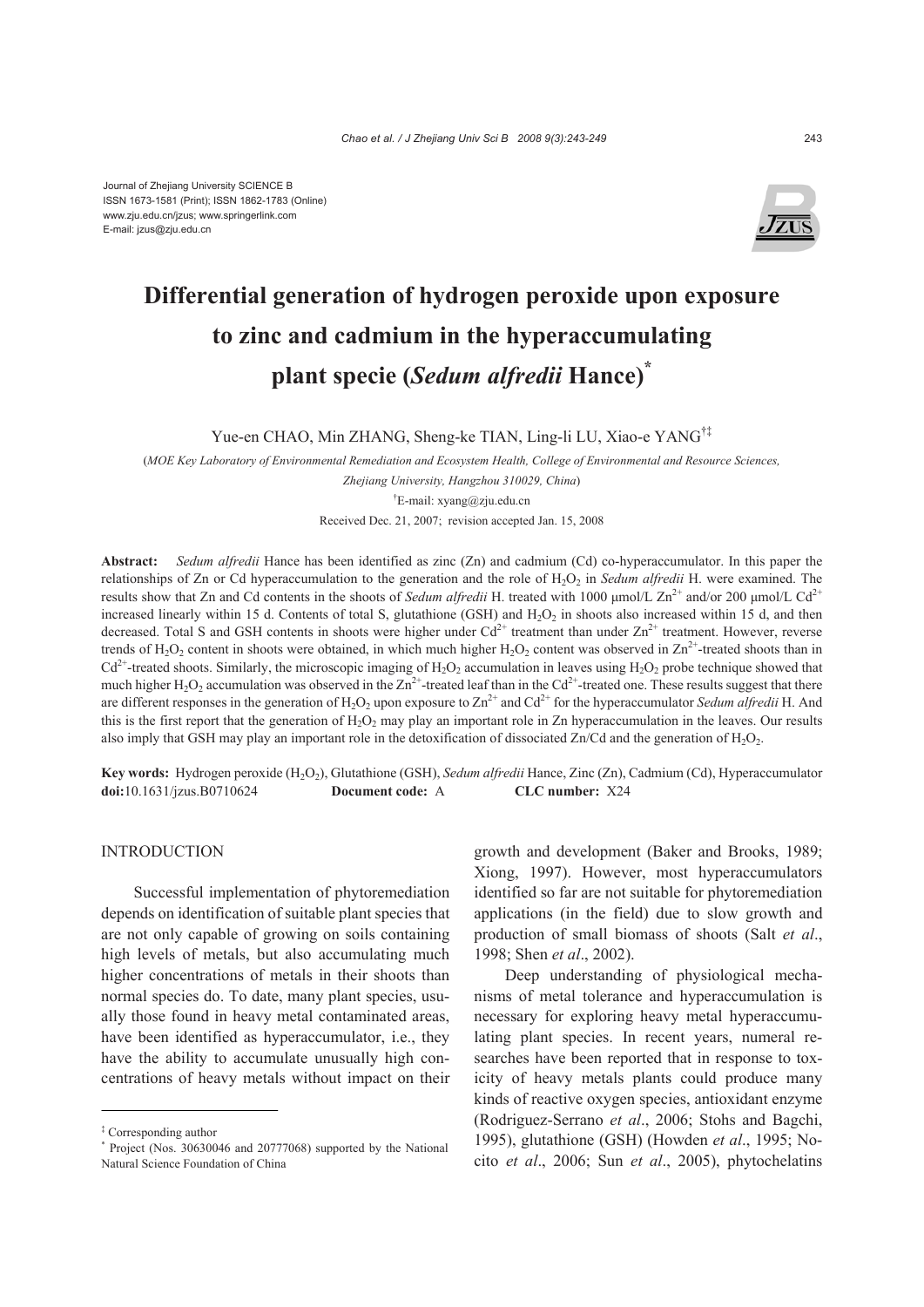(PCs) (Cobbett, 2000; Grill *et al*., 1985; Mishra *et al*., 2006; Stolt *et al*., 2003), and other complex ligands (de la Rosa *et al*., 2004; Isaure *et al*., 2006; Zhang *et al*., 2004). The detoxification ways of heavy metals in plant tissues include speciation of metal with organic ligands and elimination of oxidative stress through the function of antioxidant reaction. Hydrogen peroxide  $(H_2O_2)$ , a kind of natural reactive oxygen species, is generated with various environmental and developmental stimuli. It has been approved to act as a new signal molecule and played important roles in many physiological process such as cell expansion, development, stomatal closure and programmed cell death (Bienert *et al*., 2006; Cheng and Song, 2006; Laloi *et al*., 2004). GSH could eliminate toxicity of heavy metals in the cells by chelating with itself -SH in addition to clean up substance of active oxygen (Freeman *et al*., 2004; Jumarie *et al*., 2001; Mendoza-Cozatl *et al*., 2005). It is also the main antioxidation matter which could clean  $H_2O_2$  under the action of GSH peroxidase in cells (Aravind and Prasad, 2005; Elia *et al*., 2003).

*Sedum alfredii* Hance (*S*. *alfredii* H.) has been identified as a new Zn and Cd co-hyperaccumulator plant species native to China (Yang *et al*., 2002; 2004). It has an extraordinary ability to tolerate and accumulate high concentrations of Zn and Cd, with the characteristics of large biomass, fast growth speed, asexual propagation and perenniality (Ni *et al*., 2004; Yang *et al*., 2002; 2004; 2006). Therefore, it is an ideal plant for studying mechanisms which are responsible for hyperaccumulation and phytoremediation practice. Comparison between the hyperaccumulating ecotype (HE) and the non-hyperaccumulating ecotype (NHE) of *S*. *alfredii* H. under nutrient solution culture conditions showed that Zn concentration was over 19-fold higher in leaves and stems of the HE than that of the NHE. When grown in media contained Zn level of 50~1000 μmol/L, Zn uptake by shoots of the HE was over 20-fold higher than that of the NHE (Yang *et al*., 2001; 2004). *S*. *alfredii* could also tolerate Cd level up to 200 μmol/L in nutrient solution, and the Cd content in leaves reached a maximum of approximately 9000 mg/kg (Yang *et al*., 2004). The optimal growth of the hyperaccumulating species of *S*. *alfredii* was found at external Zn level of 500 μmol/L, and Cd level of 50 μmol/L (Yang *et al*., 2002; 2004).

However, the mechanisms behind tolerance and hyperaccumulation of Zn and Cd in *S*. *alfredii* H. are still not fully understood. To date, the changes of the contents of  $H_2O_2$ , GSH and the relations to heavy metals accumulation in *S*. *alfredii* H. have not been revealed. In this paper, the relationships of Zn and/or Cd hyperaccumulation to the generation of  $H_2O_2$  in S. *alfredii* H. were examined, and the roles of GSH in detoxification of Zn/Cd in the hyperaccumulator were discussed.

# MATERIALS AND METHODS

#### **Plant culture**

The HE of *S*. *alfredii* H. was obtained from an old Pb/Zn mine area in Zhejiang Province in China. Healthy and uniform shoots of *S*. *alfredii* H. were chosen and grown for 2 weeks in the basal nutrient solution, the composition of nutrients in solution according to description of Yang *et al*.(2004). The pH of nutrient solution was adjusted daily to 5.5 with NaOH or HCl. Plants were grown under glasshouse conditions with natural light, day/night temperature of 26/20 °C and day/night humidity of 70%/85%. The nutrient solution was aerated continuously and renewed every 4 d. Seedlings of *S*. *alfredii* H. were precultured for 20 d (for the initiation of new roots) prior to exposure. We choose the metal treatment levels of 1000  $\mu$ mol/L  $\text{Zn}^{2+}$  as  $\text{ZnNO}_3$  and 200 μmol/L Cd<sup>2+</sup> as CdCl<sub>2</sub>, because our repeated experiments showed that shoot growth of the hyperaccumulator *S*. *alfredi* H. did not decline when exposed to 1000 μmol/L  $Zn^{2+}$  and/or 200 μmol/L Cd<sup>2+</sup> for more than 15 d (Yang *et al*., 2002; 2004). That means that treatment with 1000  $\mu$ mol/L Zn<sup>2+</sup> or 200  $\mu$ mol/L Cd<sup>2+</sup> produced similar degree of metal toxic stress to the hyperaccumulator *S*. *alfredi* H. as they are the maximum tolerable levels. Plants were harvested after exposure to metal treatments every 5 d. The whole treated time was 25 d.

# **Zinc, cadmium and total sulphur determination**

The dried plant materials were then ground using a stainless steel mill and passed through a 0.25-mm sieve for elemental analysis. Dry plant samples (0.1 g) of each treatment were digested with  $HNO<sub>3</sub>-HClO<sub>4</sub>$  $(v/v, 4/1)$  at 180 °C. The digest solution was trans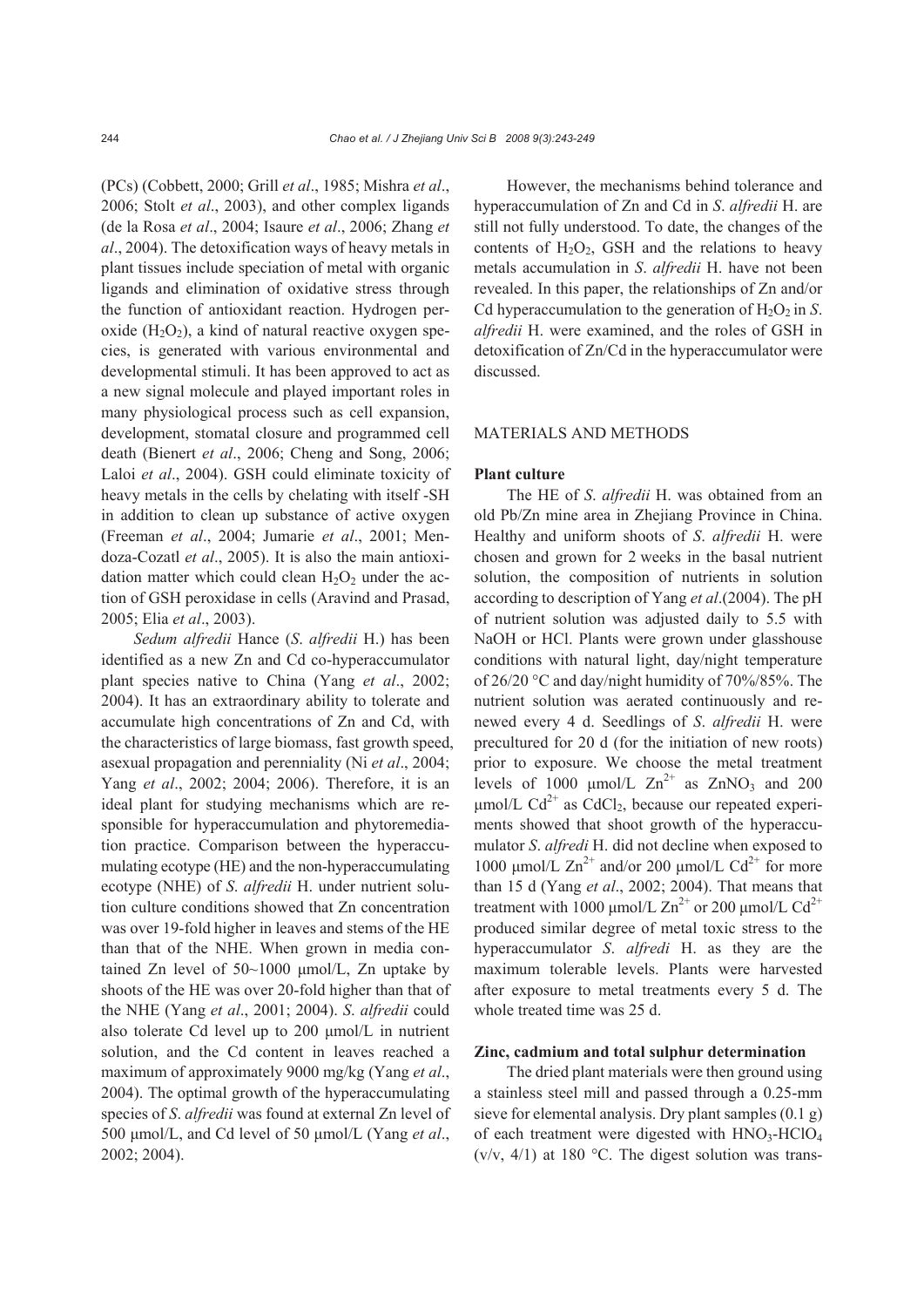ferred to a 1000-ml volumetric flask, made up to volume and filtered. Contents of Zn, Cd and total S in the filtrate were analyzed using ICP-MS (Agilent 7500a, USA).

# GSH and  $H_2O_2$  analysis

Portions of 1 g fresh sample of shoots frozen in liquid nitrogen were ground. The GSH and  $H_2O_2$ contents were analyzed by chemical colorimetry as specifically described in the GSH and the  $H_2O_2$  Assay Kits (Nanjing Jiancheng Bioengineering Institute, China), respectively. The GSH and  $H_2O_2$  levels were calculated from the standard curve.

# Microscopic imaging of  $H_2O_2$  accumulation in **leaves**

After plants were grown with and without 1000 umol/L  $\text{Zn}^2$  or 200 umol/L  $\text{Cd}^{2+}$  for 15 d, leaf segments of the plants were incubated with 10 μmol/L carboxy-H2DCFDA (Molecular Probes, Eugene, OR, USA) for 15 min in darkness and then were rinsed. A Nikon Eclipse 3000 epifluorescent microscope (Melville, NY, USA) equipped with a green fluorescent protein filter (excitation 450 to 490 nm, emission 500 to 530 nm) was used for fluorescence detection. Exposure time was equal for all samples. Auto fluorescence was not observed in unstained controls at the exposure time used. Fluorescence and concurrent differential interference contrast images were taken and captured with a spot camera (Nikon).

## RESULTS AND DISCUSSION

#### **Kinetics of Zn and Cd accumulation in shoots**

HE of *S*. *alfredii* H. has been shown to have an extraordinary ability to tolerate and hyperaccumulate Zn and Cd. Our former studies proved that the maximum accumulation of Zn and Cd in shoots of the HE of *S. alfredii* H. occurred at 1000  $\mu$ mol/L  $\text{Zn}^{2+}$  and 200  $\mu$ mol/L Cd<sup>2+</sup>, respectively (Ni *et al.*, 2004; Yang *et al*., 2002). In this study, we observed that the plants of HE *S*. *alfredii* H. grew healthily and showed no significant toxic symptoms under the treatments of 1000  $\mu$ mol/L  $\text{Zn}^{2+}$  and 200  $\mu$ mol/L Cd<sup>2+</sup> for 25 d. Both Zn and Cd contents increased in shoots of HE *S*. *alfredii* H. in response to different  $Zn^{2+}$  or  $Cd^{2+}$ treatment time. Linearly increase in Zn and Cd contents in the shoots was observed within the treatment time of 20 d, and afterwards the changes of Zn and Cd contents with treatment time were leveled off (Fig.1). After exposure to 1000  $\mu$ mol/L Zn<sup>2+</sup> and 200  $\mu$ mol/L  $Cd^{2+}$  for 25 d, accumulation of Zn and Cd in shoots reached the highest at 32280 mg/kg and 9380 mg/kg, respectively. Results indicated the great ability of this plant to take up large amount of Zn and Cd in its shoot parts and the toleration ability for long time toxic treatments. This hyperaccumulator has great potential use in the phytoextraction of heavy metals in polluted soils.



**Fig.1 Time-course variations of Zn/Cd accumulation in shoots of** *Sedum alfredii* **Hance upon exposure to Zn and Cd levels. (a) Zn treatment of 1000 μmol/L; (b) Cd treatment of 200 μmol/L** 

# **Kinetics of GSH accumulation in shoots**

The detoxification of heavy metals in plant cell through antioxidant system has been investigated, and GSH has been approved to play an important role in detoxifying heavy metals like nickel (Ni) and Cd (Howden *et al*., 1995; Mendoza-Cozatl *et al*., 2005).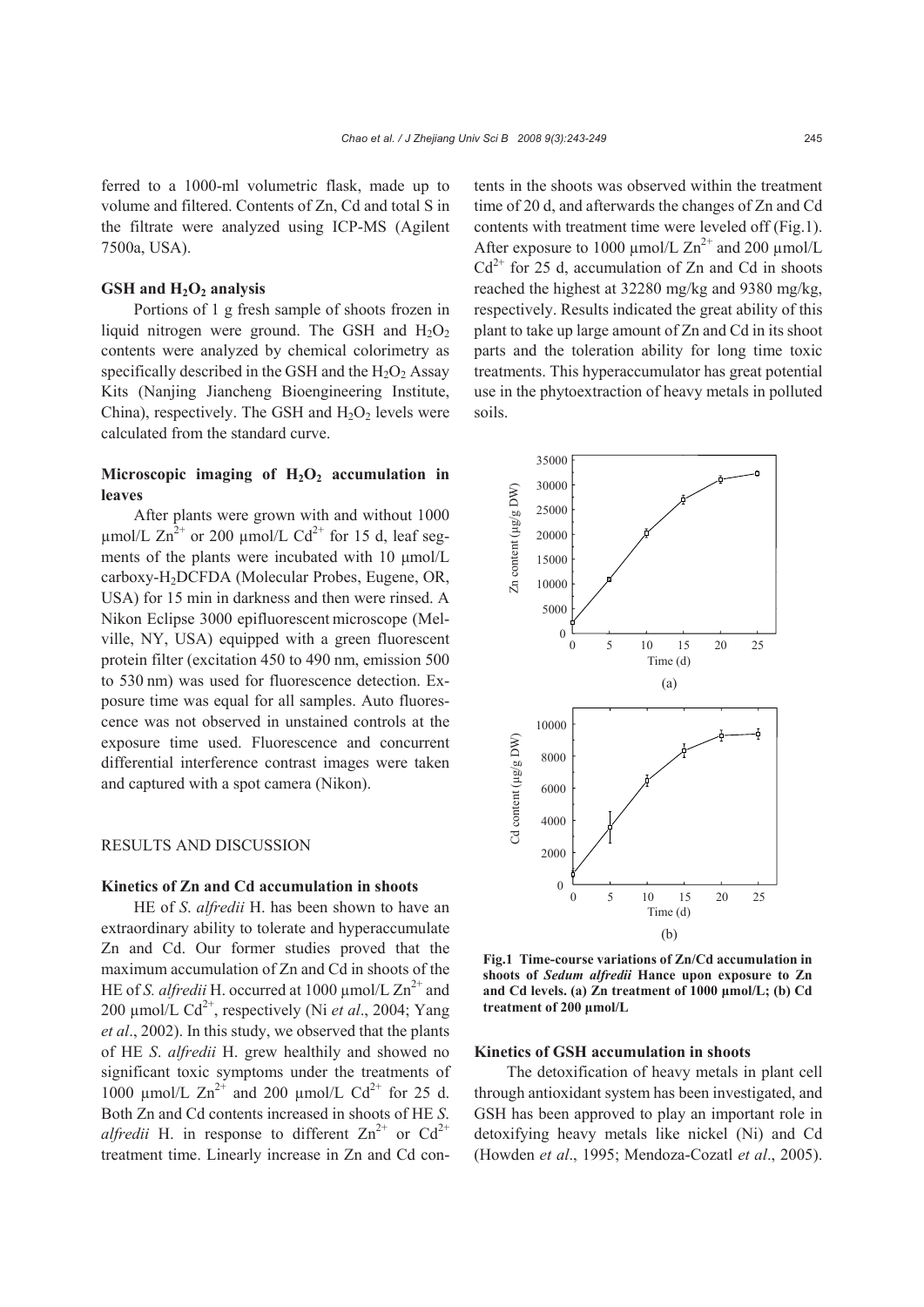Sun *et al.*(2005; 2007) reported that GSH concentration in shoots of *S*. *alfredii* H. increased with increasing of Zn, Pb and Cd supply levels.

In this study we also found that the GSH content in the shoots of *S*. *alfredii* H. increased rapidly with metal treatment time within 15 d and then decreased with further advance of treatment time. Shoot GSH content reached as high as 1610.5 μmol/kg FW (fresh weight) after exposure to 200  $\mu$ mol/L Cd<sup>2+</sup>, whereas only 277 μmol/kg FW after exposure to 1000 µmol/L  $\text{Zn}^{2+}$  for 15 d (Fig.2). After treatment for 25 d, GSH content in shoots of *S*. *alfredii* H. dropped to 1010.5 μmol/kg FW at the Zn treatment, and 98.3 μmol/kg FW at the Cd treatment, respectively, which was approximately equal to the contents with treatment for 5 d. The content of GSH in shoots induced by  $Cd^{2+}$ was up to 7 times higher than that induced by  $\text{Zn}^{2+}$ , indicating that GSH may play more important role in detoxifying Cd than Zn in the hyperaccumulator *Sedum alfredii* H.



**Fig.2 Time-course variations of glutathione (GSH) accumulation in shoots of** *Sedum alfredii* **Hance upon exposure to Zn and Cd levels**

#### Kinetics of H<sub>2</sub>O<sub>2</sub> accumulation in shoots

As a signal in plants, the  $H_2O_2$  could be induced by many environmental stresses and was also an important reactor in the resistance of plants to environmental stresses (Moloi and van der Westhuizen, 2006; Sun *et al.*, 2007). The action of  $H_2O_2$  in stress resistance of plants was involved in many regulation processes (Baysal *et al*., 2007; Bright *et al*., 2006; de Pinto *et al*., 2002; Shin and Schachtman, 2004). The accumulation of  $H_2O_2$  could reflect the oxidative stress and the changes of antioxidants in plant.

In this study, we found that the  $H_2O_2$  content in

shoots of *S*. *alfredii* H. increased by treatment of 1000  $\mu$ mol/L Zn<sup>2+</sup> and 200  $\mu$ mol/L Cd<sup>2+</sup> within 15 d (Fig.3). The  $H_2O_2$  content increased with increasing of treatment time and reached to the highest on Day 15 of treatments, afterwards the  $H_2O_2$  content decreased rapidly with further treatment time, especially in  $Cd^{2+}$ treated plants (Fig.3). The content of  $H_2O_2$  with  $Zn^{2+}$ treatment was much higher than that with  $Cd^{2+}$ treatment. This is probably due to the smaller increase of GSH with  $\text{Zn}^{2+}$  treatment as compared with  $\text{Cd}^{2+}$ treatment (Fig.3). These results suggested a close relation between the GSH content and the  $H_2O_2$  content in the shoots of the hyperaccumulator *S*. *alfredii*  H. The results also imply that  $H_2O_2$  may not have toxic effect, but acts as a positive signal for the hyperaccumulation of Zn in *S*. *alfredii* H. Because both 1000  $\mu$ mol/L  $\text{Zn}^{2+}$  and 200  $\mu$ mol/L  $\text{Cd}^{2+}$  produced similar extents of toxic stress to the hyperaccumulator *S*. *alfredii* H., it could be deduced that  $H<sub>2</sub>O<sub>2</sub>$  may play an important role in Zn hyperaccumulation for *S*. *alfredii* H. More experimental evidences are needed to verify the relationship of  $H_2O_2$ generation and Zn hyperaccumulation.



Fig.3 Time-course variations of H<sub>2</sub>O<sub>2</sub> content in shoots **of** *Sedum alfredii* **Hance upon exposure to Zn and Cd levels**

#### Cellular distribution of H<sub>2</sub>O<sub>2</sub> in leaves

Preferential accumulation of Zn in the leaf epidermis has previously been observed in the Zn hyperaccumulator *Thlaspi caerulescens* (Küpper *et al*., 1999; Vázquez *et al*., 1994). Our studies demonstrated that preferential distribution of Zn and Cd was also observed in epidermal cells of stem or leaf in *S*. *alfredii* (unpublished data). Cellular distribution of  $H<sub>2</sub>O<sub>2</sub>$  was investigated using fluorescence probe. The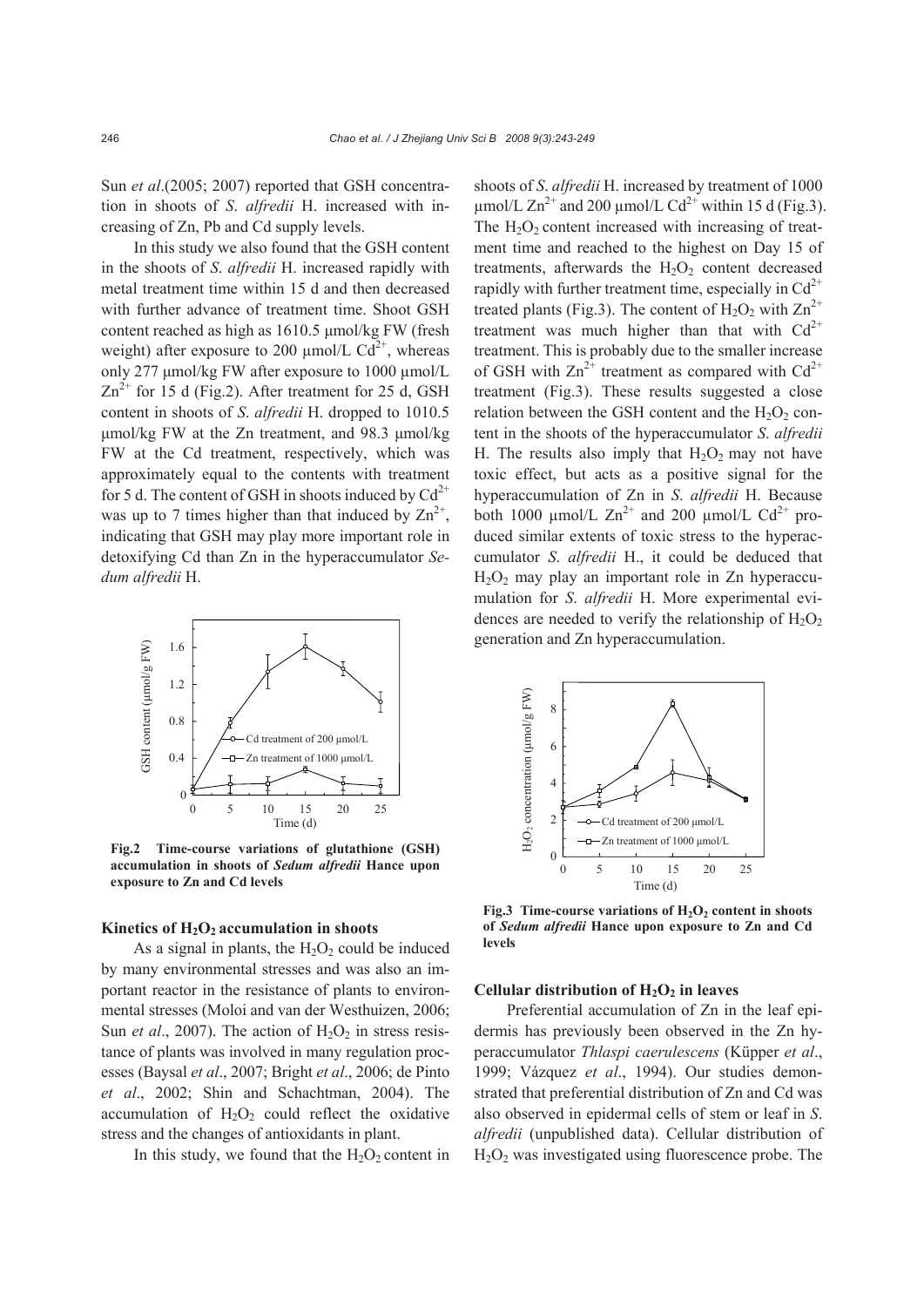results showed that high concentration of  $H_2O_2$  was observed within the epidermis cells of the leaves with both  $\text{Zn}^{2+}$  and  $\text{Cd}^{2+}$  treatment (Fig.4), and the cellular distribution pattern for  $H_2O_2$  was quite similar to those of Zn and Cd. After exposure to 1000 µmol/L  $\text{Zn}^{2+}$  or 200 µmol/L Cd<sup>2+</sup> for 15 d, the highest H<sub>2</sub>O<sub>2</sub> concentration was observed in the epidermis cells of the leaf of *S*. *alfredii*, followed by the vascular bundle (Fig.4). But the accumulation of  $H_2O_2$  under Zn exposure was much higher than that under Cd exposure. However, there was very rare of green fluorescence in the leaves of control plants (without metal treatment). These results indicated that low  $H_2O_2$  concentration was generated in the leaves of *S*. *alfredii* without



Fig.4 Cellular distribution of  $H_2O_2$  in leaves of *Sedum*  $a$ *lfredii* **Hance.** (a)  $\text{Zn}^{2+}$  treatment of 1000  $\mu$ mol/L for 15 **d; (b) Cd2+ treatment of 200 μmol/L for 15 d**

any treatments of Zn or Cd (Fig.4). The results imply that  $H_2O_2$  may play a special signal role in Zn hyperaccumulation.

# **Total sulfur accumulation in shoots**

Total S content in shoots of *S*. *alfredii* H. increased gradually with advance of treatment time by 1000 μmol/L  $Zn^{2+}$  and 200 μmol/L Cd<sup>2+</sup> within 15 d. The maximum content of S was obtained on Day 15 of the treatment (Fig.5), after then the S content slightly decreased with further increasing of treatment time. Interestingly, higher shoot S content was noted with Cd treatment than with Zn treatment. The time-course kinetic pattern of total S accumulation showed a similar trend to that of GSH accumulation, implying that GSH may be the main form of S-containing compounds in the hyperaccumulator *S*. *alfredii* H. The increase of total S and GSH reflect the antioxidant action in the plant under metal toxicity and the powerful chelating ability to the metals. The decline of both S and GSH after 15 d treatment indicated that SH- containing compounds were not the only and final associated ligands for Cd/Zn in the hyperaccumulating plant of *S*. *alfredii* H.



**Fig.5 Time-course variations of total S contents in shoots of** *Sedum alfredii* **Hance**

Much higher contents of both GSH and total S were found in shoots treated with 200  $\mu$ mol/L Cd<sup>2+</sup> than those with 1000  $\mu$ mol/L Zn<sup>2+</sup>, suggesting that the SH- containing compounds may play more important roles in Cd hyperaccumulation than in Zn hyperaccumulation for *S*. *alfredii* H. The contents of GSH and  $H<sub>2</sub>O<sub>2</sub>$  decreased after 15 d treatment (Figs.2 and 3), whereas the contents of Zn and Cd in shoots still kept increasing with metal treatment time from 15 to 20 d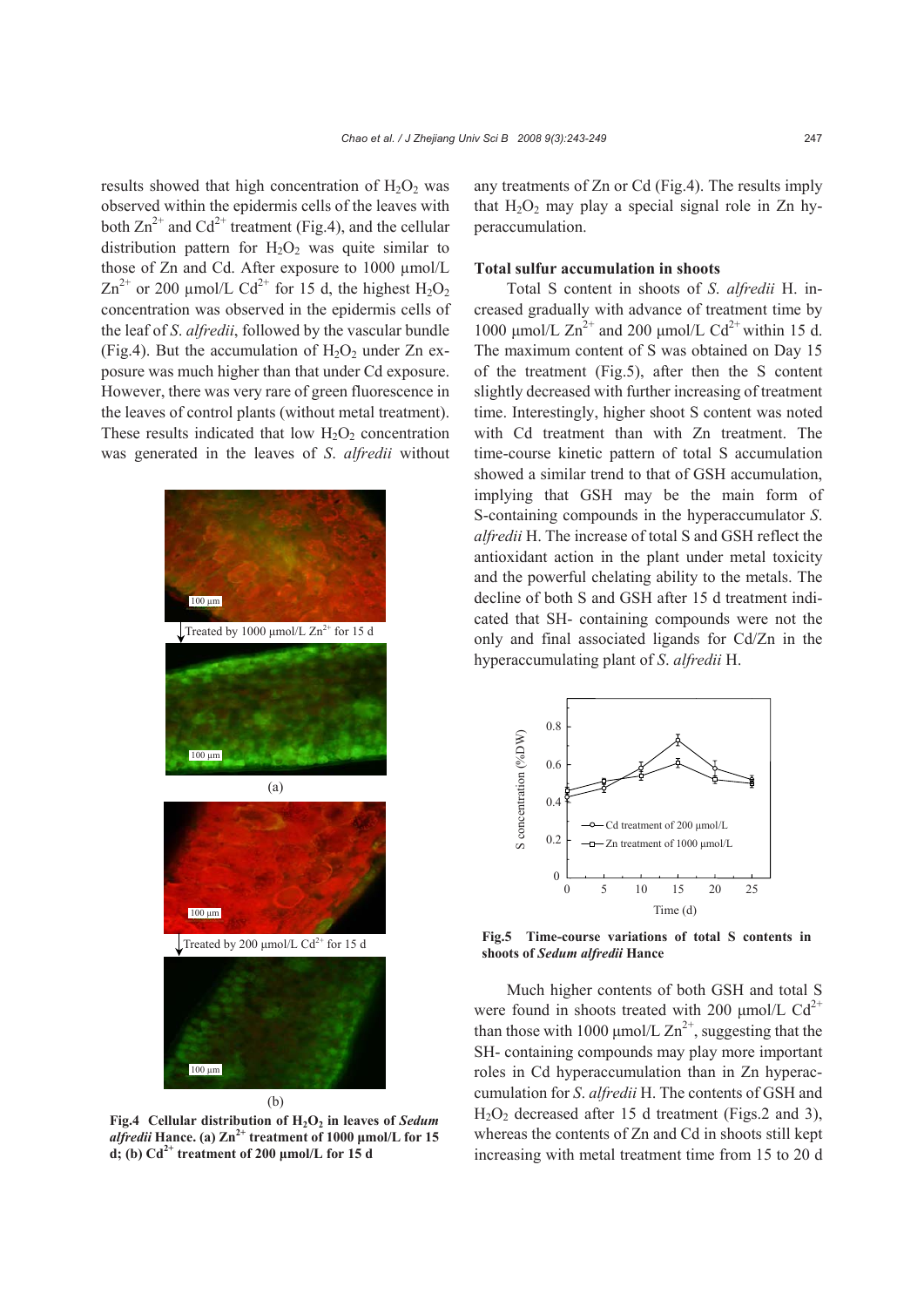(Fig.1). These results imply that roles of GSH and  $H<sub>2</sub>O<sub>2</sub>$  cannot totally account for long-term hyperaccumulation of Zn and Cd in the shoots of *S*. *alfredii* H.

# **CONCLUSION**

Our results revealed the different responses in generation of  $H_2O_2$  between Zn and Cd treatments in the hyperaccumulator *Sedum alfredii* H. Much higher contents of H<sub>2</sub>O<sub>2</sub> were observed in leaves with  $\text{Zn}^{2+}$ treatment at 1000 µmol/L than with  $Cd^{2+}$  treatment at 200 μmol/L, whereas the reverse trend was found for GSH accumulation. The generated  $H_2O_2$  is mainly distributed within the epidermis cells and vascular bundle, which is similar to the distribution of Zn in the hyperaccumulator *S*. *alfredii* H. The results suggest that  $H_2O_2$  may play a special signal role in Zn hyperaccumulation of *S*. *alfredii* H. More researches are needed to further verify the role of  $H_2O_2$  in Zn hyperaccumulation.

#### **References**

- Aravind, P., Prasad, M.N., 2005. Modulation of cadmium-induced oxidative stress in *Ceratophyllum demersum* by zinc involves ascorbate-glutathione cycle and glutathione metabolism. *Plant Physiology and Biochemistry*, **43**(2):107-116. [doi:10.1016/j.plaphy.2005. 01.002]
- Baker, A.J.M., Brooks, R.R., 1989. Terrestrial higher plants which hyperaccumulate metallic elements—A review of their distribution, ecology and photochemistry. *Biorecovery*, **1**(2):81-126.
- Baysal, O., Gursoy, Y.Z., Ornek, H., Cetinel, B., da Silva, J.A.T., 2007. Enhanced systemic resistance to bacterial speck disease caused by *Pseudomonas syringae* pv. tomato by DL-beta-aminobutyric acid under salt stress. *Physiologia Plantarum*, **129**(3):493-506. [doi:10.1111/ j.1399-3054.2006.00818.x]
- Bienert, G.P., Schjoerring, J.K., Jahn, T.P., 2006. Membrane transport of hydrogen peroxide. *Biochimica et Biophysica Acta (BBA)-Biomembranes*, **1758**(8):994-1003. [doi:10. 1016/j.bbamem.2006.02.015]
- Bright, J., Desikan, R., Hancock, J.T., Weir, I.S., Neill, S.J., 2006. ABA-induced NO generation and stomatal closure in Arabidopsis are dependent on H<sub>2</sub>O<sub>2</sub> synthesis. *The Plant Jounal*, **45**(1):113-122. [doi:10.1111/j.1365-313X. 2005.02615.x]
- Cheng, Y.L., Song, C.P., 2006.  $H<sub>2</sub>O<sub>2</sub>$  homeostasis and signaling in plant cells. *Science in China Series C-Life Sciences*, **49**(1):1-11.
- Cobbett, C.S., 2000. Phytochelatins and their roles in heavy metal detoxification. *Plant Physiology*, **123**(3):825-832.

[doi:10.1104/pp.123.3.825]

- de la Rosa, G., Peralta-Videa, J.R., Montes, M., Parsons, J.G., Cano-Aguilrea, I., Gardea-Torresdey, J.L., 2004. Cadmium uptake and translocation in tumbleweed (*Salsola kali*), a potential Cd-hyperaccumulator desert plant species: ICP/OES and XAS studies. *Chemosphere*, **55**(9): 1159-1168. [doi:10.1016/j.chemosphere.2004.01.028]
- de Pinto, M.C., Tommasi, F., de Gara, L., 2002. Changes in the antioxidant systems as part of the signaling pathway responsible for the programmed cell death activated by nitric oxide and reactive oxygen species in tobacco Bright-Yellow 2 cells. *Plant Physiology*, **130**(2):698-708. [doi:10.1104/pp.005629]
- Elia, A.C., Galarini, R., Taticchi, M.I., Dorr, A.J., Mantilacci, L., 2003. Antioxidant responses and bioaccumulation in *Ictalurus melas* under mercury exposure. *Ecotoxicology and Environmental Safety*, **55**(2):162-167. [doi:10.1016/ S0147-6513(02)00123-9]
- Freeman, J.L., Persans, M.W., Nieman, K., Albrecht, C., Peer, W., Pickering, I.J., Salt, D.E., 2004. Increased glutathione biosynthesis plays a role in nickel tolerance in Thlaspi nickel hyperaccumulators. *Plant Cell*, **16**(8):2176-2191. [doi:10.1105/tpc.104.023036]
- Grill, E., Winnacker, E.L., Zenk, M.H., 1985. Phytochelatins, the principal heavy-metal complexing peptides of higher plants. *Science*, **230**(4726):674-676. [doi:10.1126/science. 230.4726.674]
- Howden, R., Andersen, C.R., Goldsbrough, P.B., Cobbett, C.S., 1995. A cadmium-sensitive, glutathione-deficient mutant of *Arabidopsis thaliana*. *Plant Physiology*, **107**(4):1067-1073. [doi:10.1104/pp.107.4.1067]
- Isaure, M.P., Fayard, B., Sarret, G., Pairis, S., Bourguignon, J., 2006. Localization and chemical forms of cadmium in plant samples by combining analytical electron microscopy and X-ray spectromicroscopy. *Spectrochimica Acta Part B-Atomic Spectroscopy*, **61**(12):1242-1252. [doi:10. 1016/j.sab.2006.10.009]
- Jumarie, C., Fortin, C., Houde, M., Campbell, P.G., Denizeau, F., 2001. Cadmium uptake by Caco-2 cells: Effects of Cd complexation by chloride, glutathione, and phytochelatins. *Toxicology and Applied Pharmacology*, **170**(1): 29-38. [doi:10.1006/taap.2000.9075]
- Küpper, H., Zhao, F.J., Mcgrath, S.P., 1999. Cellular compartmentation of zinc in leaves of the hyperaccumulator *Thlaspi caerulescens*. *Plant Physiology*, **119**(1):305-311. [doi:10.1104/pp.119.1.305]
- Laloi, C., Apel, K., Danon, A., 2004. Reactive oxygen signaling: The latest news. *Current Opinion in Plant Biology*, **7**(3):323-328. [doi:10.1016/j.pbi.2004.03.005]
- Mendoza-Cozatl, D., Loza-Tavera, H., Hernandez-Navarro, A., Moreno-Sanchez, R., 2005. Sulfur assimilation and glutathione metabolism under cadmium stress in yeast, protists and plants. *FEMS Microbiology Reviews*, **29**(4): 653-671. [doi:10.1016/j.femsre.2004.09.004]
- Mishra, S., Srivastava, S., Tripathi, R.D., Govindarajan, R., Kuriakose, S.V., Prasad, M.N., 2006. Phytochelatin synthesis and response of antioxidants during cadmium stress